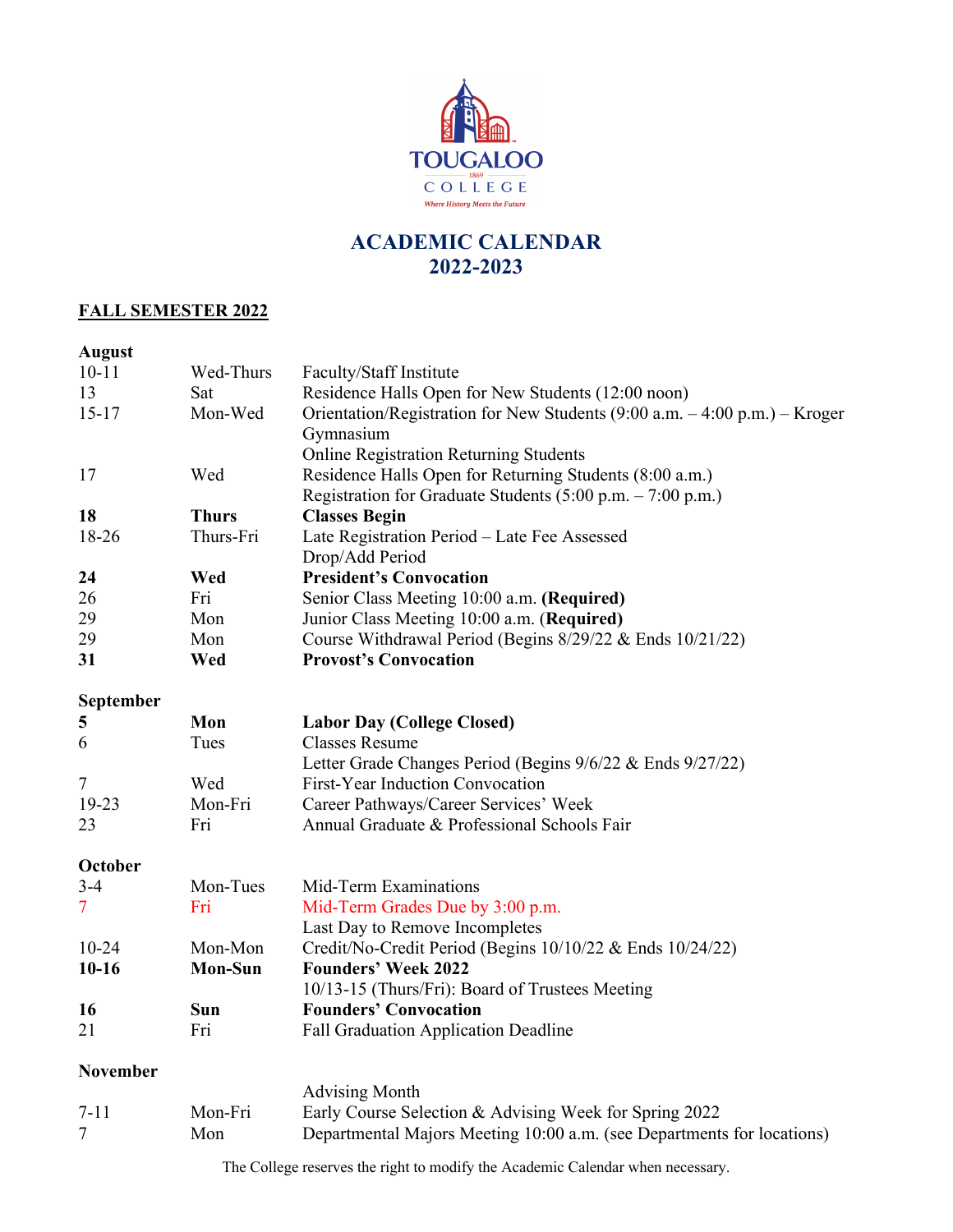| $14-18$      | Mon-Fri    | National Education Week                                       |
|--------------|------------|---------------------------------------------------------------|
| 18           | Fri        | <b>Thanksgiving Convocation</b>                               |
| 19           | <b>Sat</b> | Residence Halls Close at 12:00 noon                           |
| $21 - 25$    | Mon-Fri    | <b>Thanksgiving Recess (Faculty/Students)</b>                 |
| $23 - 25$    | Wed-Fri    | <b>College Closed</b>                                         |
| 27           | Sun        | Residence Halls Open at 12:00 noon                            |
| 28           | Mon        | <b>Classes Resume</b>                                         |
| $29 - 12/16$ | Tues-Fri   | Online Registration for Spring 2023 Opens - Enrolled Students |

#### **December**

| $\overline{\mathbf{4}}$ | Sun             | Annual Winter Choir Concert (3:30 p.m.)                                      |
|-------------------------|-----------------|------------------------------------------------------------------------------|
| 5                       | Mon             | Last Day of Classes/Last Day to Withdraw from the College (from all courses) |
| 6                       | Tues            | Reading Day                                                                  |
| $7-13$                  | <b>Wed-Tues</b> | <b>Final Examinations</b>                                                    |
| 14                      | Wed             | Residence Halls Close (12:00 noon) -- All Students Required to Vacate        |
| <b>16</b>               | Fri             | Final Grades Due by 3:00 p.m.                                                |
| 20                      | Tues            | <b>College Closes</b>                                                        |

## **SPRING SEMESTER 2023**

| <b>January</b>          |              |                                                                          |
|-------------------------|--------------|--------------------------------------------------------------------------|
| $\overline{\mathbf{4}}$ | Wed          | <b>College Reopens</b>                                                   |
| 5                       | <b>Thurs</b> | Registration for Graduate Students (5:00 p.m. - 7:00 p.m.)               |
| 6                       | Fri          | Residence Halls Open for New Students and Returning Students (8:00 a.m.) |
|                         |              | Orientation/Registration for New Students (9:00 a.m. - 4:30 p.m.)        |
|                         |              | <b>Online Registration Returning Students</b>                            |
| 9                       | Mon          | <b>Classes Begin</b>                                                     |
| $9 - 17$                | Mon-Tues     | Late Registration Period - Late Fees Assessed                            |
|                         |              | Drop and Add Period (Begins $1/9/23$ ) & (Ends $1/17/23$ )               |
| 13                      | Fri          | Senior Class Meeting 10:00 a.m. (Required)                               |
| 16                      | Mon          | <b>Martin Luther King Day Observance</b>                                 |
| 17                      | Tues         | <b>Classes Resume</b>                                                    |
| 20                      | Fri          | Junior Class Meeting 10:00 a.m. (Required)                               |
| 20-27                   | Fri-Fri      | Letter Grade Change Request Period (Begins 1/20/23) & (Ends 1/27/23)     |
| $24 - 3/6$              | Tues-Mon     | Course Withdrawal Period (Begins $1/24/23$ ) & (Ends $3/6/23$ )          |
| February                |              |                                                                          |
| 1                       | Wed          | Spring Graduation Application Deadline                                   |
| 10                      | Fri          | <b>Annual Career Fair</b>                                                |
| 15                      | Wed          | <b>Honors Convocation - First-Year Students</b>                          |
| 24                      | Fri          | <b>Annual Business Luncheon</b>                                          |
| $27 - 3/13$             | Mon-Mon      | Credit/No-Credit period (Begins 2/27/23) & (Ends 3/13/23)                |
| $28 - 3/1$              | Tues-Wed     | Mid-Term Examinations                                                    |
| March                   |              |                                                                          |
|                         |              | <b>Advising Month</b>                                                    |
| 3                       | Fri          | <b>Honors Convocation-Sophomores, Juniors and Seniors</b>                |
|                         |              | (Evening Program at 6:00 p.m.)                                           |
| 3                       | Fri          | Mid-Term Grades Due by 3:00 p.m.                                         |
|                         |              | Incomplete Removal Deadline                                              |
|                         |              | <b>Course Withdrawal Period Ends</b>                                     |
| 5                       | <b>Sun</b>   | Annual Spring Choir Concert (3:30 p.m.)                                  |
|                         |              |                                                                          |

The College reserves the right to modify the Academic Calendar when necessary.